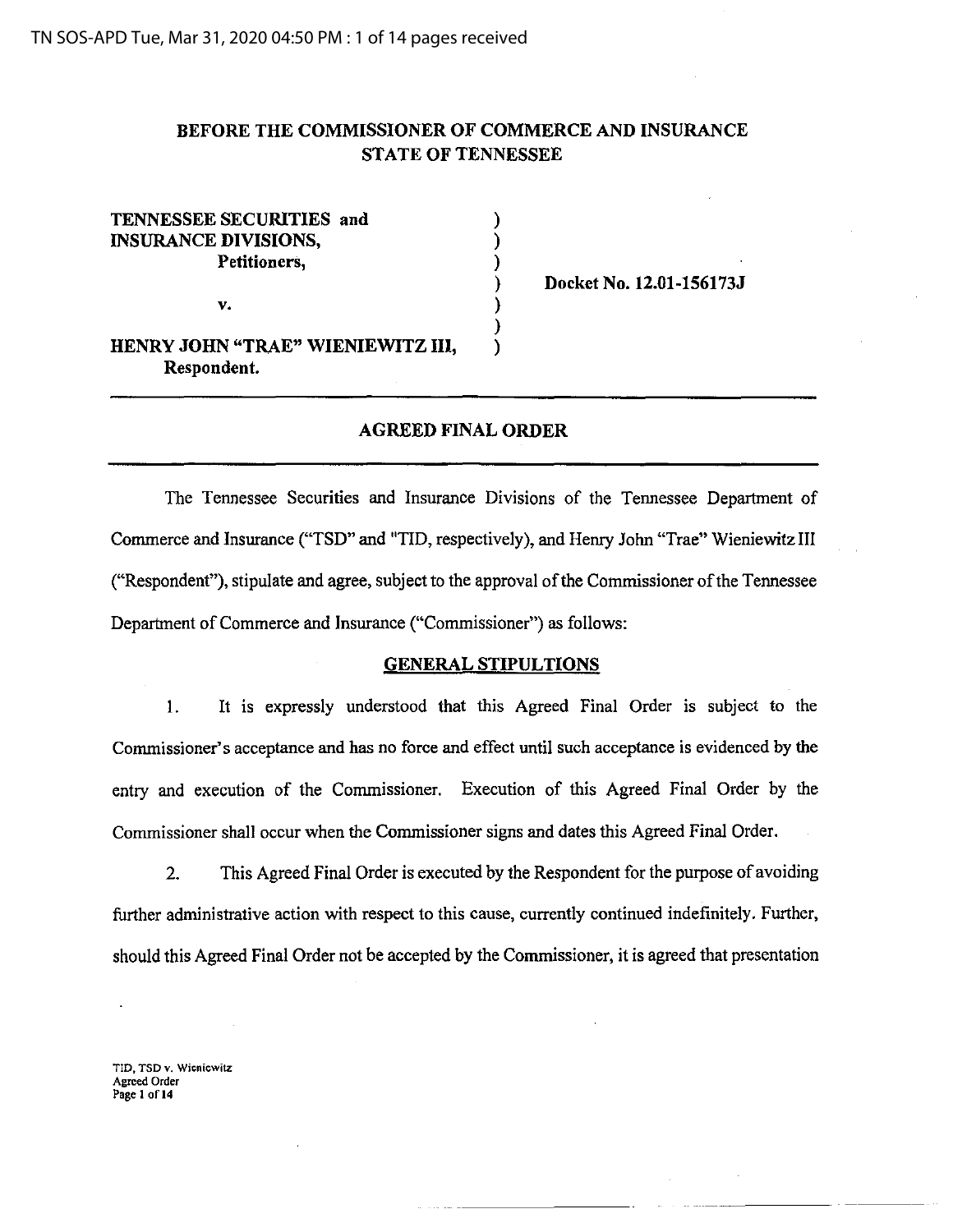to and consideration of this Agreed Final Order by the Commissioner shall not unfairly or illegally prejudice the Commissioner from further participation or resolution of these proceedings.

3. The Respondent fully understands that this Agreed Final Order will in no way preclude additional proceedings by the Commissioner for acts and/or omissions not specifically addressed in this Agreed Final Order, or for facts and/or omissions that do not arise from the facts or transactions herein addressed.

4. Other than this proceeding brought by the Commissioner for violations of Title 56 and Title 48 of Tennessee Code Annotated addressed specifically in this Agreed Final Order, the Respondent fully understands that this Agreed Final Order will in no way preclude proceedings by state or local officers, agencies, or civil or criminal law enforcement authorities against the Respondent for violations of law under statutes, rules, or regulations of the State of Tennessee, which may arise out of the facts, acts, or omissions contained in the Statements of Fact and Conclusions of Law stated herein, or which arise as a result of the entry and execution of this Agreed Final Order by the Respondent.

5. The Respondent expressly waives all further procedural steps, and expressly waives the right to seek judicial review of or to otherwise challenge or contest the validity of this Agreed Final Order, the stipulations and imposition of discipline contained herein, and the consideration and entry and execution of this Agreed Final Order.

6. This Agreed Final Order will become effective on the date it is filed with the Administrative Procedures Division of the Tennessee Secretary of State.

**TID, TSD** *v.* **Wicnicwitz. Agreed Order**  Page 2 of 14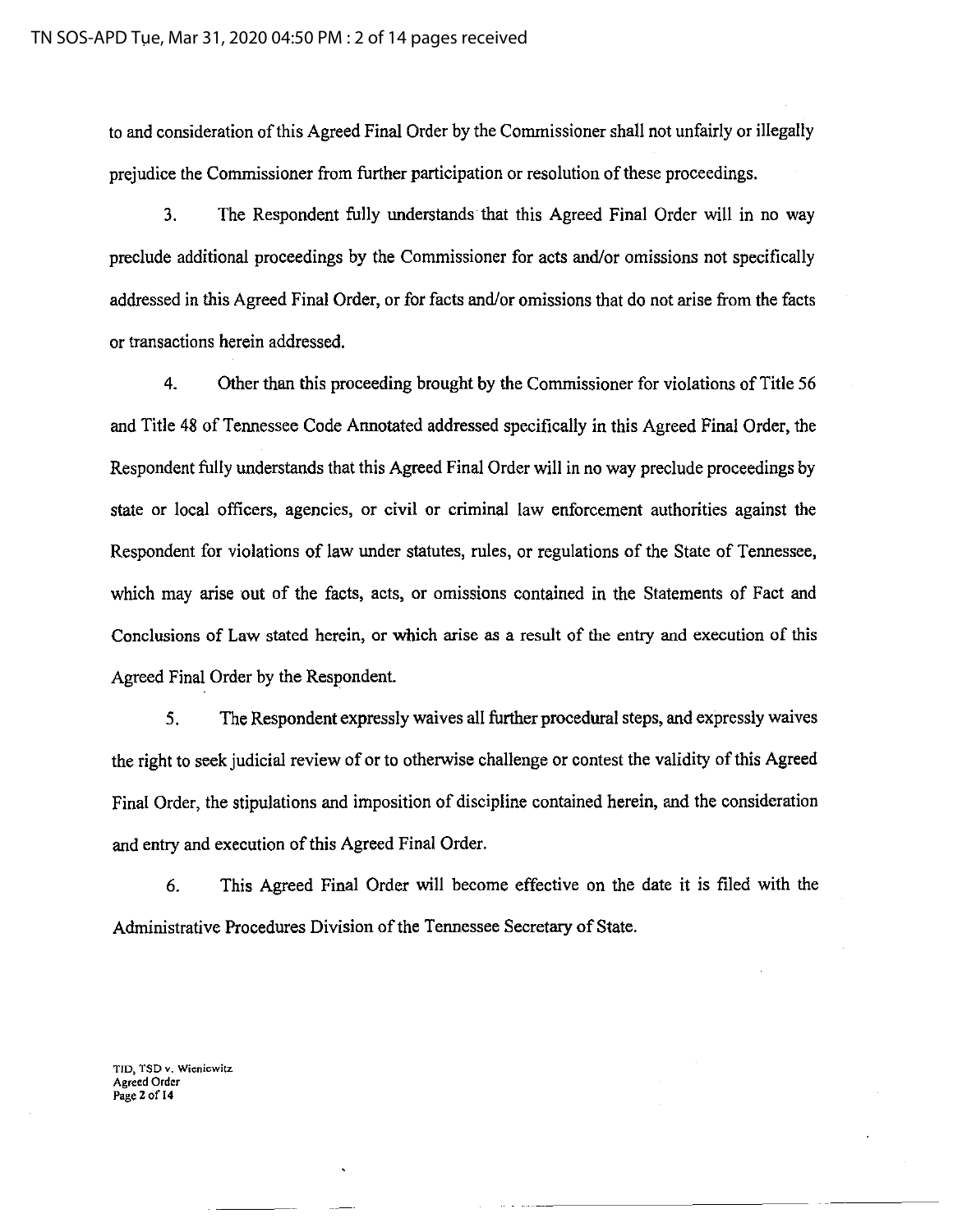### **AUTHORITY AND JURISDICTION**

7. The Commissioner has jurisdiction over this matter pursuant to Tenn. Code Ann. §§ 56-1-101,56-1-202, and 56-6-112 ("Law") and Tenn. Code Ann. §§ 48-I-101 to 48-1-201 ("Act"). The Law and Act places on the Commissioner the responsibility of the administration of its provisions.

#### **PARTIES**

8. The TSD and the TID are the lawful agents through which the Commissioner administers the Law and Act and are authorized to bring this action for the protection of the public.

9. The Respondent is a citizen and resident of the State of Tennessee, with a residential address of 8558 River Club Way, Knoxville, Tennessee 37922. The Respondent was previously a registered representative, but filed to terminate that registration in November 2018 and is now barred by the Securities Exchange Commission of the United States ("SEC"). The Respondent is also licensed as a Tennessee insurance producer, license number 0937140 with an expiration date of January 31, 2021.

#### **STATEMENTS OF FACT**

10. In December 2017, a referral was made to the Financial Services Investigations Unit ("FSIU") concerning the Respondent. The referral concerned the statements made in a deposition with the Tennessee Attorney General's Office and revealed that the Respondent referred eight (8) of his Tennessee clients to the Respondent's close friend in Louisiana, Chris Dantin ("Dantin"). Dantin is the owner of National Pension Services a/k/a National QDRO Services ("National").

**TID, TSD v. Wieniewitz Agreed Ordet**  Page 3 of 14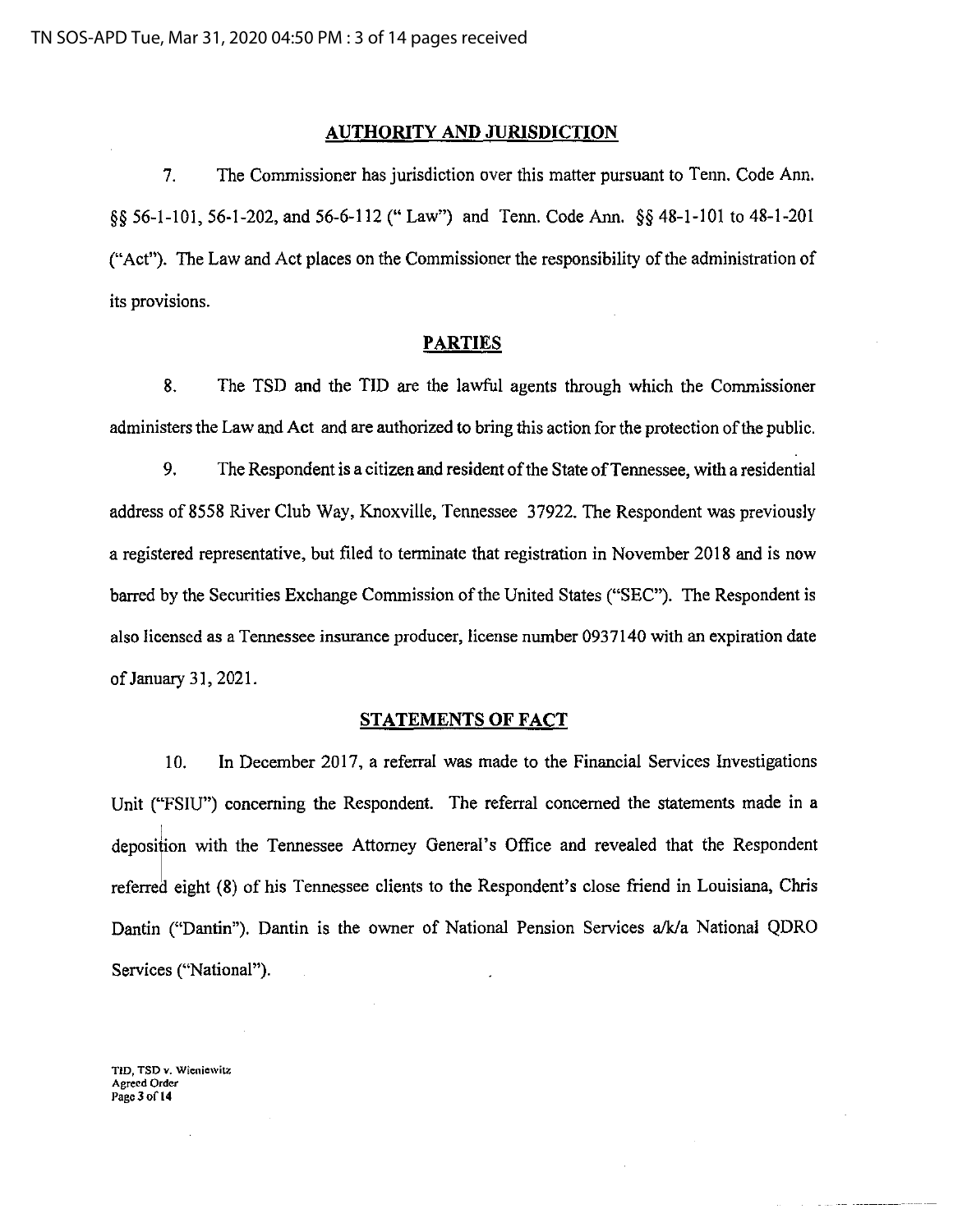II. National then prepared a qualified domestic relations order (QDRO) for the referred clients and did so without review or use of a licensed Tennessee attorney. Once prepared and approved by a Tennessee Court, the Respondent instructed clients that the Respondent would invest the funds in a more profitable investment.

12. In the sworn deposition before Travis Brown, an attorney with the State of Tennessee Attorney General Consumer Protection and Advocate Division, the Respondent provided documents concerning these investments wherein the potential client was told, "The process has been legally vetted so there is no question about it being legal or compliant. We will provide proof of this in the training. This is not a loophole in the law, it has been part of the code for 30 years. Also, this is a nationally recognized compliant transaction." The Respondent admitted that he did not have a Tennessee attorney review the process before recommending his clients to use National. The Respondent further admitted he relied on his friend Dantin that the process was legal. Dantin is not an attorney, nor did he consult with a Tennessee attorney. The Respondent further admitted he never spoke to a licensed attorney concerning the legality of using a QDRO in Tennessee when not seeking a divorce.

13. An investigation of this matter revealed that for most of the eight (8) Tennessee clients, the QDRO prepared by National was not completed or approved by the appropriate judge. However, for one client, Chris and Cheryl Woody ("the Woodys") of Kingston, Tennessee, the ODRO was completed. The Woodys" 401k was cashed out and placed in an annuity with Allianz Insurance. On a later date, forty-three thousand dollars ("\$43,000") was withdrawn and invested in 1<sup>st</sup> Global Capital, LLC ("Global").

.... -- ------------

**TID, TSD v. Wieniewitz Agreed Order**  Page 4 of 14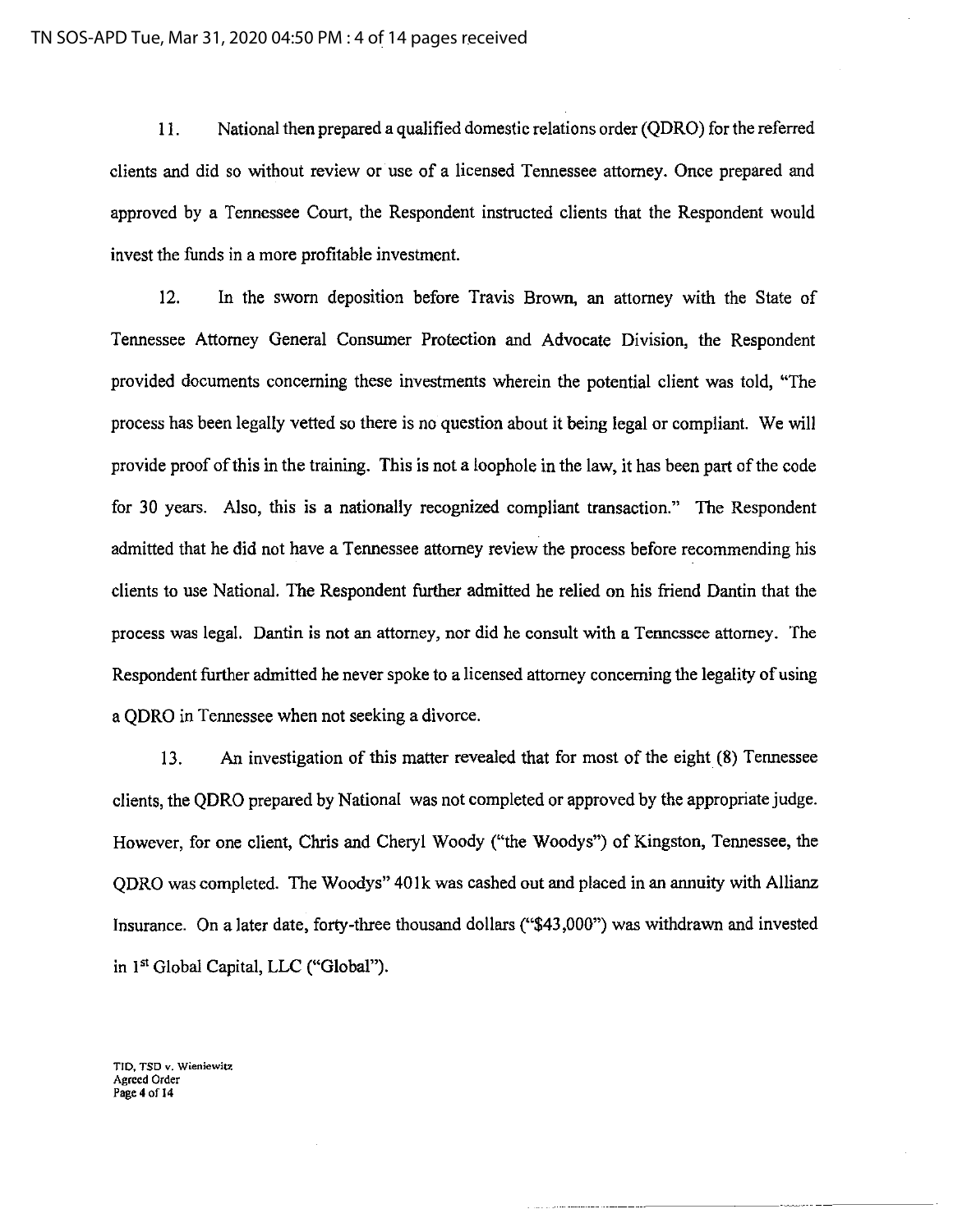14. Global does not offer securities that have been registered with the SEC nor are its securities registered with the Division. Global has filed for Chapter II bankruptcy.

15. Global's bankruptcy filing listed the top twenty (20) unsecured creditors. Of those twenty (20), eight (8) were Tennessee investors. All eight (8) confirmed that the Respondent was the advisor who made the recommendation of these investments with Global to the clients. Concerning these investments, lawsuits have been filed against the Respondent in Knox County Circuit Court.

16. On July 18, 2019, the SEC issued an Order against the Respondent. This Order incorporated a settlement with the following facts:

> a. From February 2016 through July 2018, the Respondent, through ownership and control of Wieniewitz Financial, acted as an unregistered broker or dealer selling the securities of Woodbridge Group of Companies ("Woodbridge").

> b. A final consent judgment was entered on July 15, 2019, enjoining the Respondent from future violations of the Securities Act of 1933. ("July 2019 Order")

> c. The July 2019 Order barred the Respondent from association with any broker, dealer, investment adviser, municipal securities dealer, municipal advisor, transfer agent, or nationally recognized statistical rating organization.

> d. The July 2019 Order further barred the Respondent from participating in any offering of a penny stock, acting as a promoter, finder, consultant, agent or other person who engages in activities with a broker, dealer or issuer for purposes

**TID, TSD v. Wieniewitz Agreed Order**  Page 5 of 14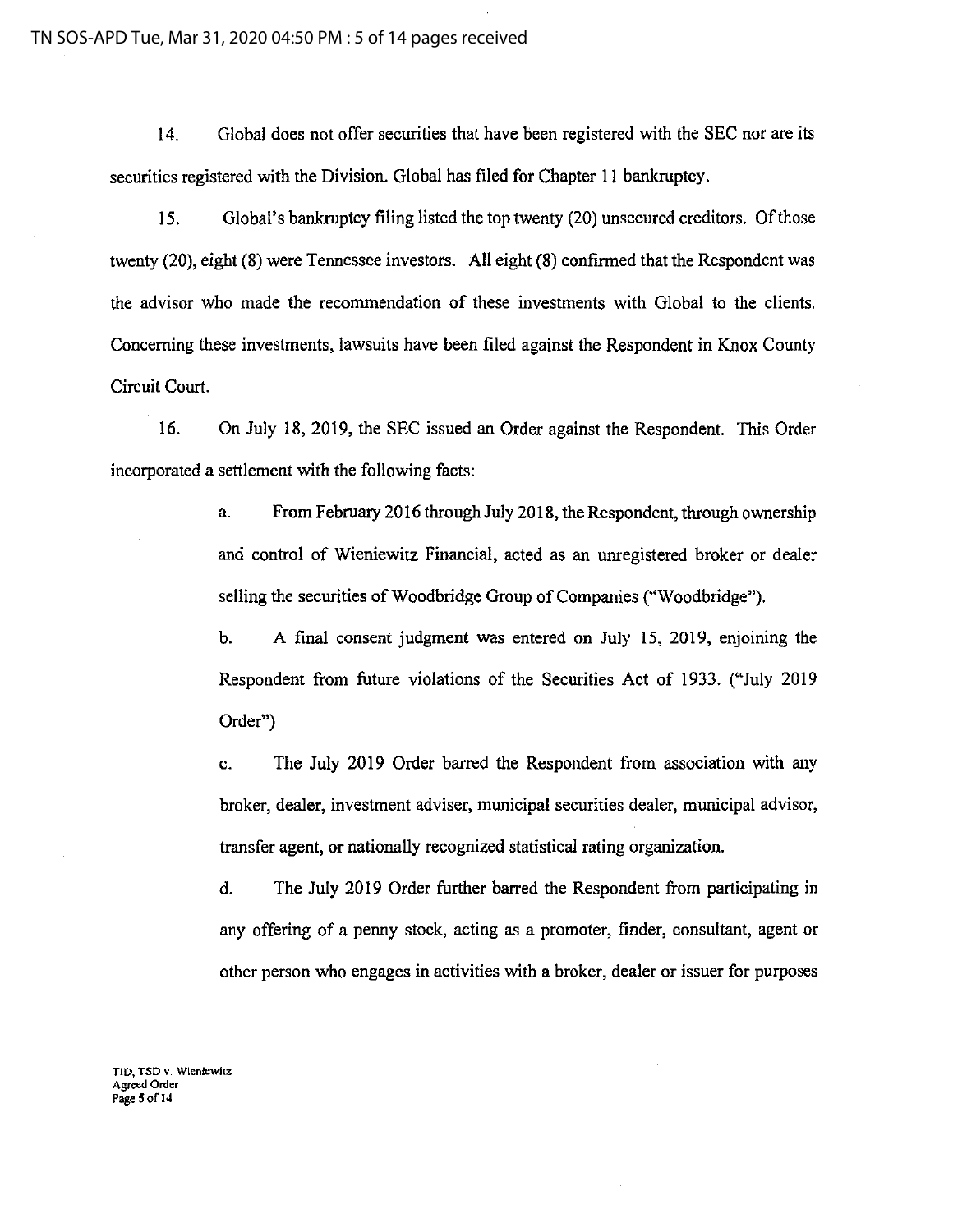of the issuance or trading in any penny stock, or inducing or attempting to induce the purchase or sale of any penny stock.

17. During the time the Respondent acted as an unregistered broker, and was selling the securities of Woodbridge, the Respondent sold these securities to residents of Tennessee. At the time of these sales, Woodbridge was not registered anywhere in the United States.

18. On May 1, 2019, the State of Alabama Securities Commission issued an Administrative Cease and Desist Order against the Respondent based on the Respondent's sales of the unregistered Woodbridge securities offerings.

19. On August 14, 2019, the United States District Court of the Southern District of Florida entered a consent judgement against the Respondent. The order incorporated a settlement finding that the Respondent is liable to the SEC in the amount of three million, five hundred nineteen thousand dollars (\$3,519,000), representing profits gained and prejudgment interest on disgorgement two hundred fourteen thousand, one hundred two dollars (\$214,102), and a civil penalty of one hundred fifty thousand dollars (\$150,000) for violations of Section 20(d) and Section 2l(d)(3) of the Securities Exchange Act of 1934.

20. From October 2017 to August 2018, the Respondent offered sales of unregistered securities in an Alabama company, Prominence Homes, LLC ("Prominence"). The Respondent offered these unregistered securities to residents of Alabama and Tennessee, as well as other states, and benefitted from at least six (6) investments in Prominence.

#### **CONCLUSIONS OF LAW**

21. Tenn. Code Ann.§ 48-1-112 provides, in pertinent part;

(a) The commissioner may by order deny, suspend, or revoke any registration under this part if the commissioner finds that:

**TID, TSD v. Wieniewitz Agreed Order Page 6 of 14**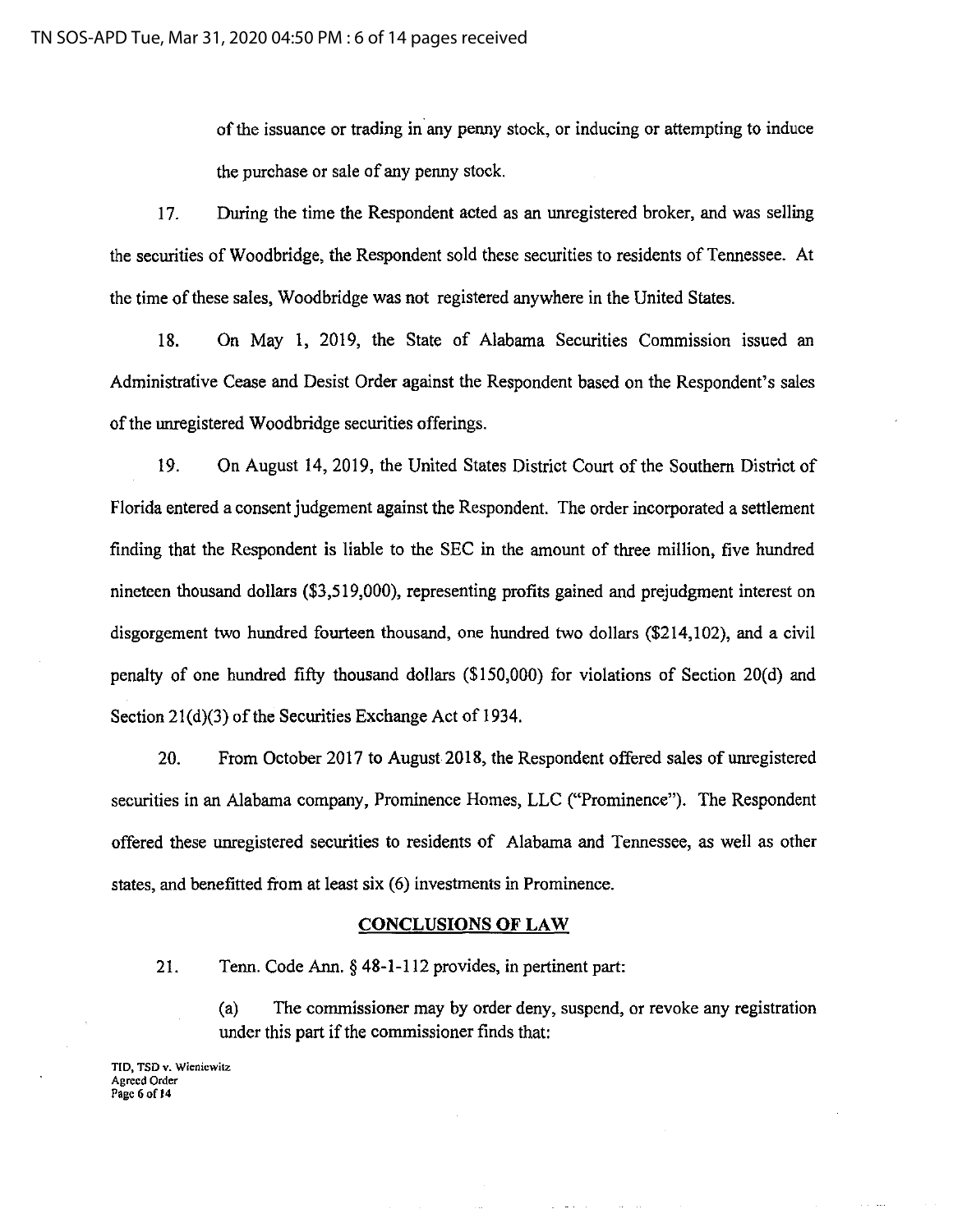$\ddotsc$ 

(1) The order is in the public interest and necessary for the protection of investors; and

(2) The applicant or registrant or, in the case of a broker-dealer or investment adviser, any affiliate, partner, officer, director, or any person occupying a similar status or performing similar functions:

 $(F)(i)(a)$  Is the subject of any order entered within the past ten  $(10)$ years by the securities administrator of any other jurisdiction or by the securities and exchange commission or any other federal or state agency having jurisdiction over investment-related businesses:

> (I) Denying or revoking any registration as a broker-dealer, agent, investment adviser, or investment adviser representative, or the substantial equivalent of those terms as defined in this part; or

> (2) Ordering such person to cease and desist from any conduct or practice involving any aspect of the securities business or any investment-related business based on findings of fraud, deceit, or misrepresentation or violations of laws similar to  $§$  48-1-121(a) or (b);

(G) Has engaged m dishonest or unethical practices in the securities business[;]

22. Tenn. Code Ann.§ 48-1-121 provides in pertinent part:

(a) It is unlawful for any person, in connection with the offer, sale or purchase of any security in this state, directly or indirectly, to:

- (1) Employ any device, scheme or artifice to defraud;
- (2) Make any untrue statement of a material fact or omit to state a material fact necessary in order to make the statements made, in the light of the circumstances under which they were made, not misleading; or

**TID, TSD v. Wicniewitz Agreed Order Page 7 ofl4**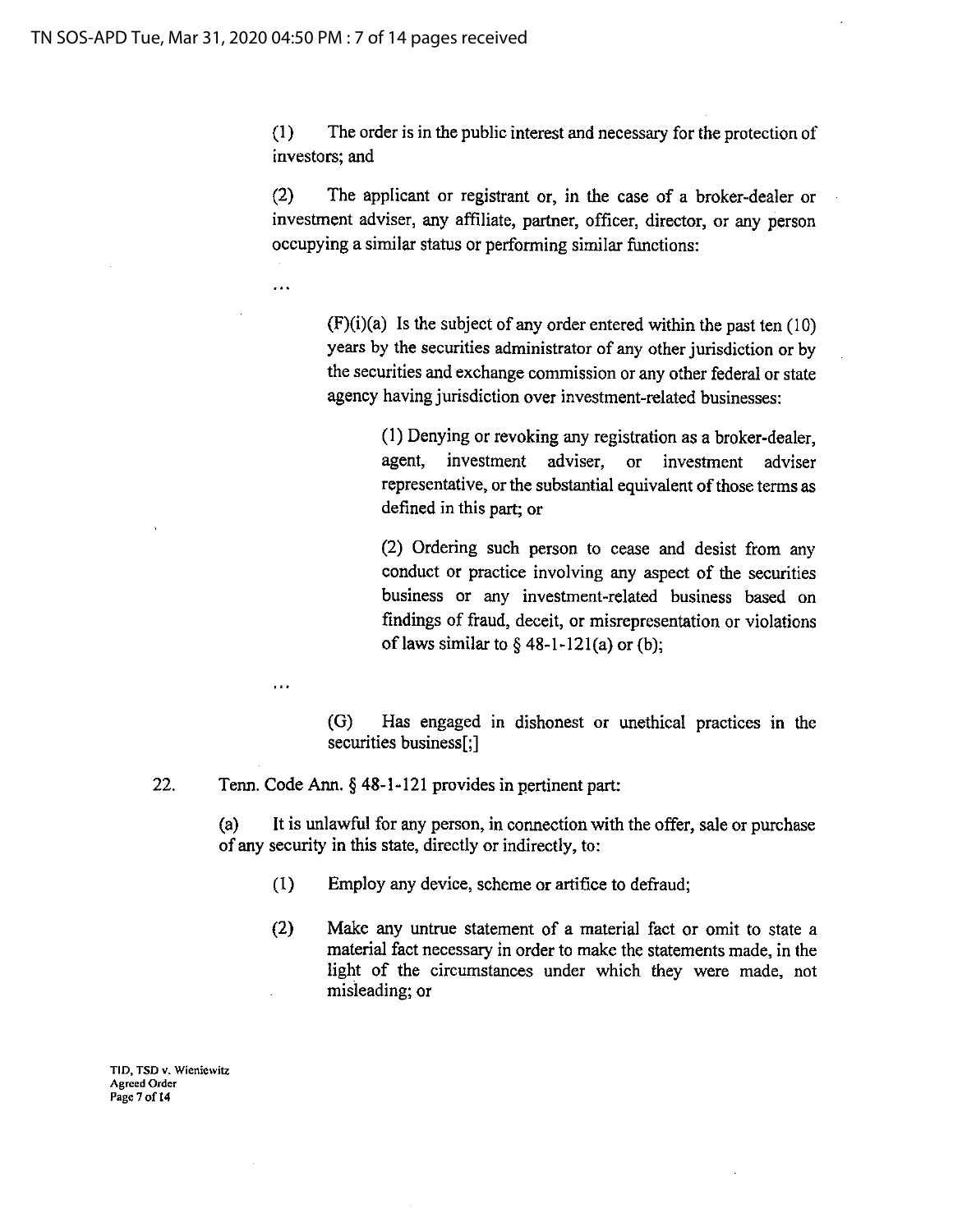- (3) Engage in any act, practice, or course of business which operates or would operate as a fraud or deceit upon any person.
- (b) It is unlawful for any person who receives any consideration from another person primarily for advising the other person as to the value of securities their purchase or sale, whether through the issuance of analyses or reports or otherwise, in this state to:
	- (1) Employ any device, scheme, or artifice to defraud the other person;
	- (2) Engage in any act, practice, or course of business which operates or would operate as a fraud or deceit upon the other person; or
	- (3) Take or have custody of any securities or funds of any client except as the commissioner may by rule permit or unless the person is licensed as a broker-dealer under this part.
- 23. Tenn. Code Ann.§ 48-1-104 provides in pertinent part:
	- (a) It is unlawful for any person to sell any security in this state unless:
		- (I) It is registered under this part;
		- (2) The security or transaction is exempted under § 48-1-103; or
		- (3) The security is a covered security.
- 24. TENN. CODE ANN.§§ 56-6-112 providing in pertinent part:

(a) The Commissioner may place on probation, suspend, revoke, or refuse to issue or renew a license issued under Title 56, Chapter 6, Part I, or issue a civil penalty for the following reasons:

. . .

. . .

- (2) Violating any law, rule, regulation, subpoena or order of the commissioner or of another state's commissioner;
- (8) Using fraudulent, coercive, or dishonest practices, or demonstrating incompetence, untrustworthiness or financial irresponsibility in the conduct of business in this state or elsewhere;

TID, **TSD v. Wieniewitz Agreed Order Page8ofl4**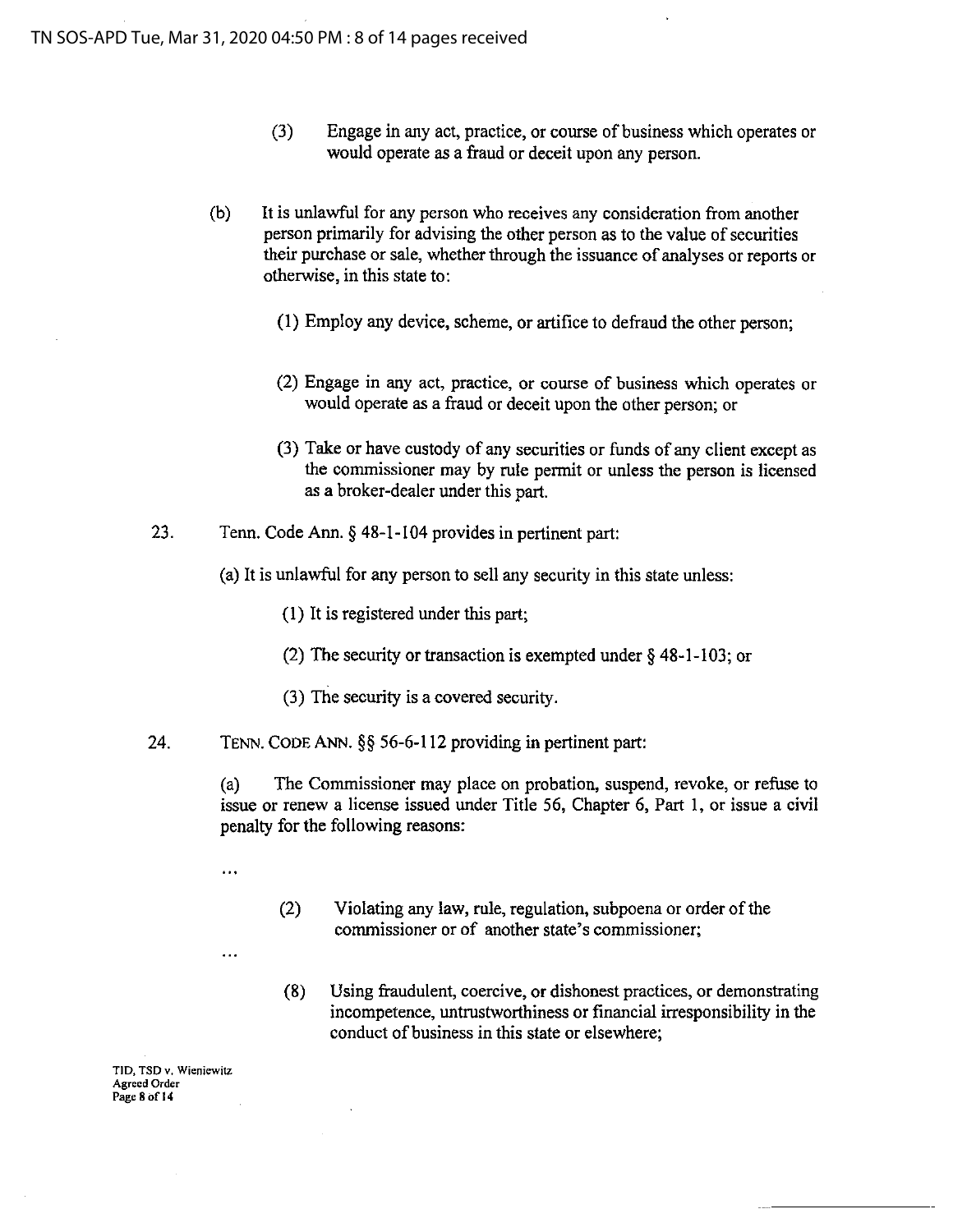$\ddotsc$ 

 $\ddotsc$ 

....

Tenn. Code Ann. § 56-6-112 further states in pertinent part:

(c) The commissioner shall retain the authority to enforce this part and impose any penalty or remedy authorized by this part and this title against any person who is under investigation for or charged with a violation of this part or this title, even if the person's license has been surrendered or has lapsed by operation of law.

(g) If ... the commissioner finds that any person required to be licensed, permitted, or authorized by the division of insurance pursuant to this chapter has violated any statute, rule or order, the commissioner may, at the commissioner's discretion, order:

> (I) The person to cease and desist from engaging in the act or practice giving rise to the violation;

> (2) Payment of a monetary penalty of not more than one thousand dollars (\$1,000) for each violation, but not to exceed an aggregate penalty of one hundred thousand dollars (\$1 00,000). This subsection  $(g)(2)$  shall not apply where a statute or rule specifically provides for other civil penalties for the violation. For purposes of this subdivision (g)(2), each day of continued violation shall constitute a separate violation; and

(3) The suspension or revocation of the person's license.

(h) In determining the amount of penalty to assess under *this* section, the commissioner shall consider:

> (I) Whether the person could reasonably have interpreted such person's actions to be in compliance with the obligations required by a statute, rule or order;

> (2) Whether the amount imposed will be a substantial economic deterrent to the violator;

(3) The circumstances leading to the violation;

**TID, TSD v. Wienicwitz Agreed Order**  Page 9 of 14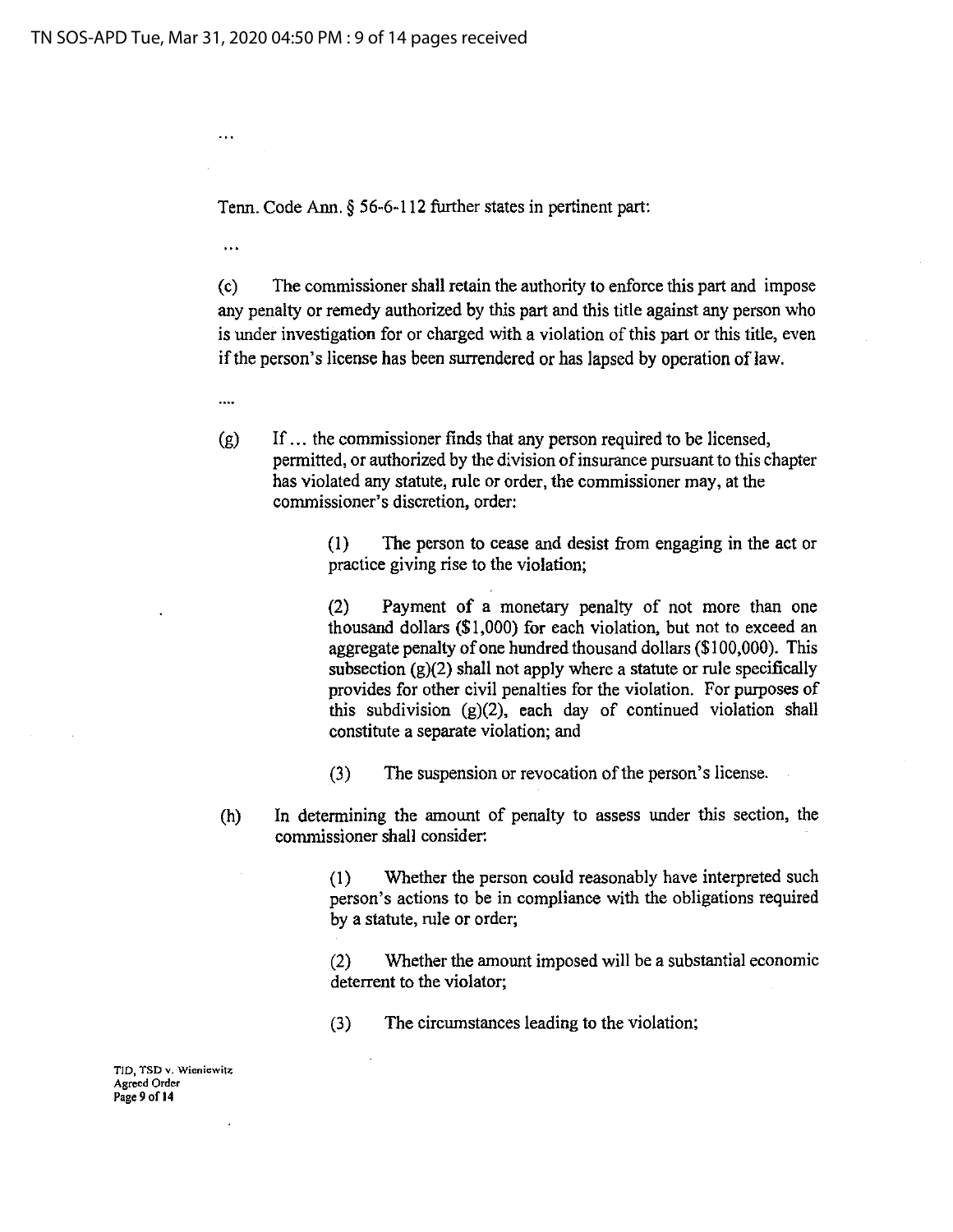( 4) The severity of the violation and the risk of harm to the public;

(5) The economic benefits gained by the violator as a result of noncompliance;

- (6) The interest of the public; and
- (7) The person's efforts to cure the violation.

Without admitting or denying the allegations and conclusions of law set forth above, (except as to subject matter, and jurisdiction issues which are admitted) the Respondent agrees to the following judgment.

It is, therefore **ORDERED,** that:

I. The Respondent's resident insurance license number 937140 is hereby **REVOKED.** 

2. The Respondent's securities registration number 4469542 is hereby **REVOKED.** 

3. The Respondent shall **CEASE AND DESIST** from any future activities which are in violation of any rule, regulation, or statute under the Law and the Act.

4. The Respondent is hereby **BANNED** from discussing, negotiating, explaining or presenting any insurance policy or any potential insurance policy with any person associated with any company or business affiliation of the Respondent The Respondent shall not receive any commissions on policies written or sold by any company or business affiliation of the Respondent.

5. The Respondent is hereby **BANNED** from discussing, negotiating, explaining or presenting any security presently managed by Respondent's company or employee thereof, and shall not negotiate, explain, or explain any potential security with any person associated with any company or business affiliation of the Respondent. The Respondent shall not receive any

**TID, TSD v. Wicniewitz Agreed Order**  Page 10 of 14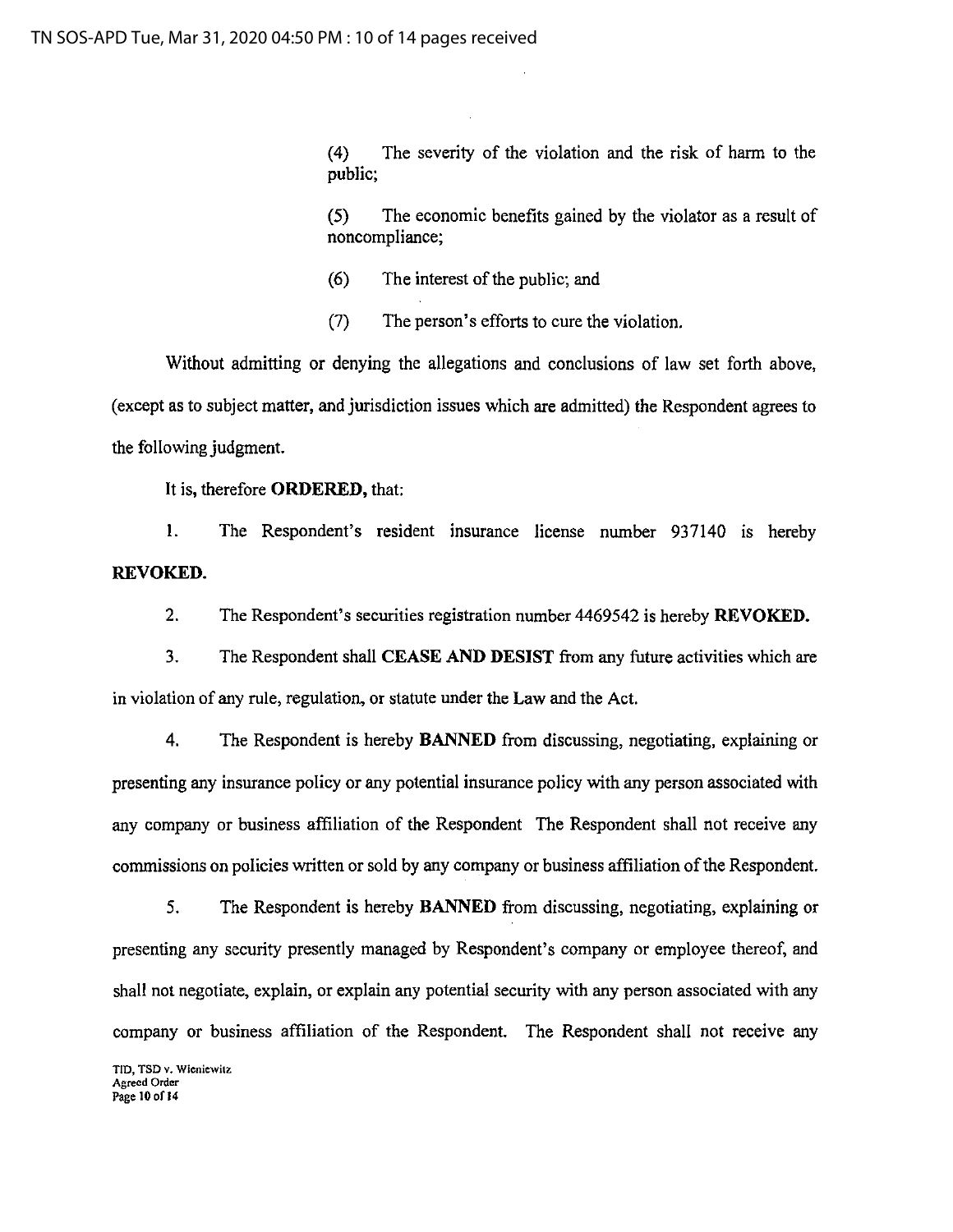commissions on any security sold previously by Respondent or any security sold by any company

or business affiliation of the Respondent.

5. The Respondent is ASSESSED a **CIVIL PENALTY** in the amount of four

hundred fifty-four thousand dollars (\$454,000.00), which reflects:

- Forty-five thousand dollars (\$45,000) for nine (9) violations Tenn. Code Ann. § 48-1- 112(b)(ii)(G) dishonest, unethical practices;
- Forty-five thousand dollars (\$45,000) for nine (9) violations of Tenn. Code Ann. § 48-1- 112 willfully failing to comply with the provisions of Tenn. Comp. Rules & Regs, Rule 0780-4-03-.02(6)(c)23;
- Forty-five thousand dollars (\$45,000) for nine (9) violations of Tenn. Code Ann. § 48-1- 104;
- Ninety thousand dollars (\$90,000) for nine (9) violations of Tenn. Code Ann. § 48-1-121 untrue statements of a material fact; and
- Nine thousand dollars (\$9,000) for nine (9) violations of Tenn. Code Ann. § 56-6- 112(a)(2).

For matters concerning 1<sup>st</sup> Global, Woodbridge and Prominence:

- One hundred thousand dollars (\$100,000) for twenty (20) violations of Tenn. Code Ann.  $§$  48-1-104 unregistered sales of 1<sup>st</sup> Global;
- One hundred thousand dollars (\$100,000) for twenty (20) violations of Tenn. Code Ann. § 48-1-104 unregistered sales of Woodbridge; and
- Twenty thousand dollars (\$20,000) for twenty (20) violations of Tenn. Code Ann. § 56-6- 112(a)(2).

All civil penalties will be abated or offset by payments the Respondent makes as SEC

penalties, bankruptcy settlement payments or restitution payments made concerning the allegations in this present matter. The Respondent must provide documentation for each such payment made within ten (10) days of that payment. Should the Respondent not comply with the payment terms ordered by the SEC and/or other Federal Court orders, the **entire civil penalty** of four hundred fifty-four thousand dollars (\$454,000) shall be due and owed immediately and shall

be mailed to:

**TID, TSD v. Wicniewitz Agreed Order**  Page 11 of 14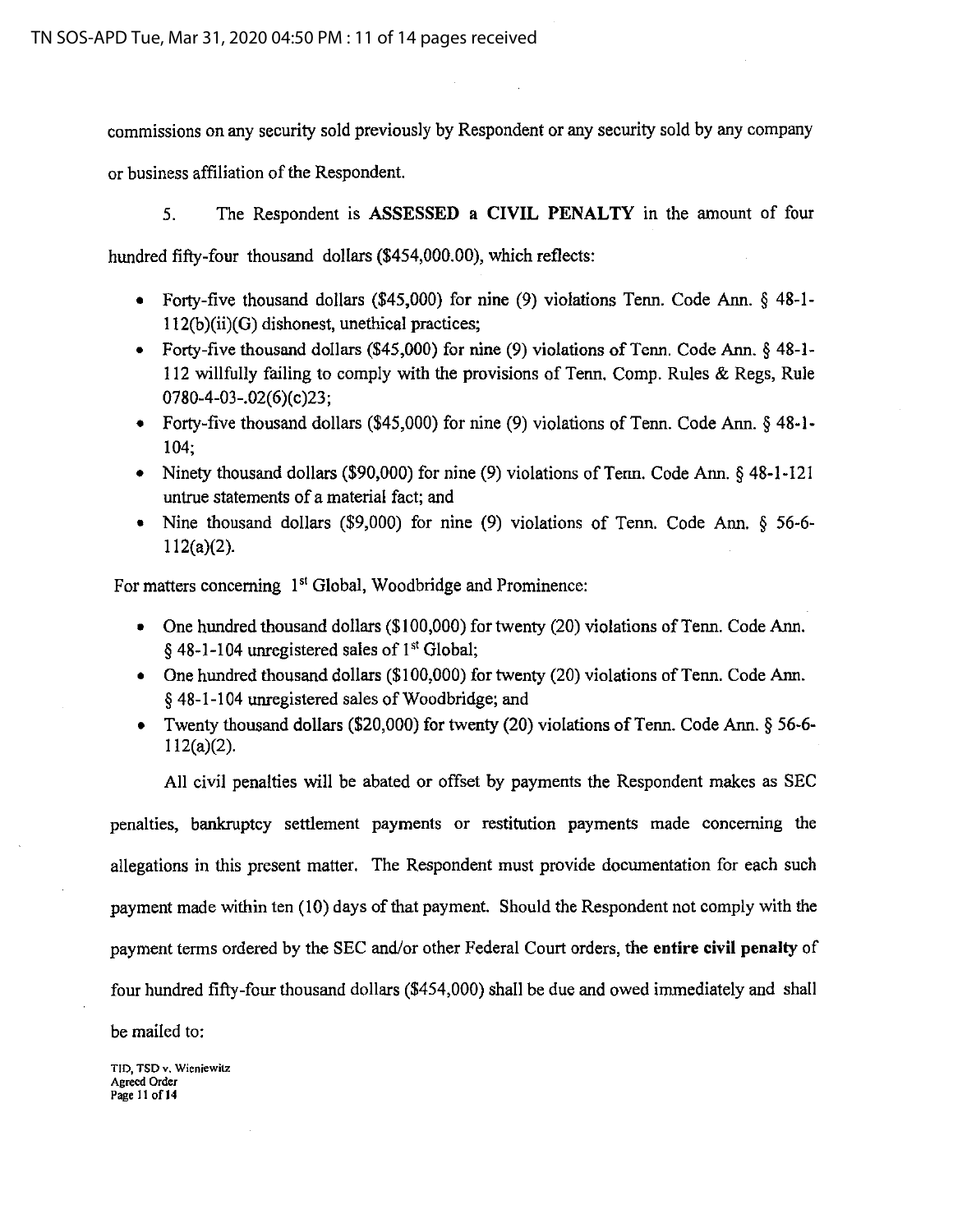# State of Tennessee Department of Commerce and Insurance Legal Division, 12<sup>th</sup> Floor Davy Crockett Tower 500 James Roberson Parkway Nashville, Tennessee 37243

Any amount not paid as outlined above shall be subject to immediate collection, without notice or a hearing, and sent to the Attorney General's office for collection, and will be considered non-dischargeable in a personal bankruptcy as a fine and/or restitution to the State of Tennessee.

7. The Respondent shall pay the pending court costs of two hundred dollars (\$200.00) and shall pay this amouht within thirty (30) days of the entry and execution of this Agreed Final Order.

IT IS ORDERED that this Agreed Final Order represents the complete and final resolution of, and discharge with respect to all pending administrative and civil claims, demands, actions, and causes of action by the Commissioner against the Respondent for violations of Tenn. Code Ann. §56-6-112, and Tenn. Code Ann. §§ 48-1-112, 48-1-104 and 48-1-121 alleged to have occurred with respect to the transactions involving the facts contained herein.

This Agreed Final Order is in the public interest and in the best interests of the Parties and represents a compromise and settlement of the controversy between the parties and is for settlement purposes only. By the signatures affixed below, the Respondent affirmatively states he has freely agreed to the entry and execution of this Agreed Final Order, that he waives his right to a hearing on the matters contained herein, and that no threats or promises of any kind have been made to him by the Commissioner, the TSD and TID, or any agent or representative thereof. The parties, by signing this Agreed Final Order, affirmatively state their agreement to be bound by the terms of this Agreed Final Order and aver that no promises of offers relating to the circumstances

TID, TSO v. Wieniewilz Agreed Order Page 12 of 14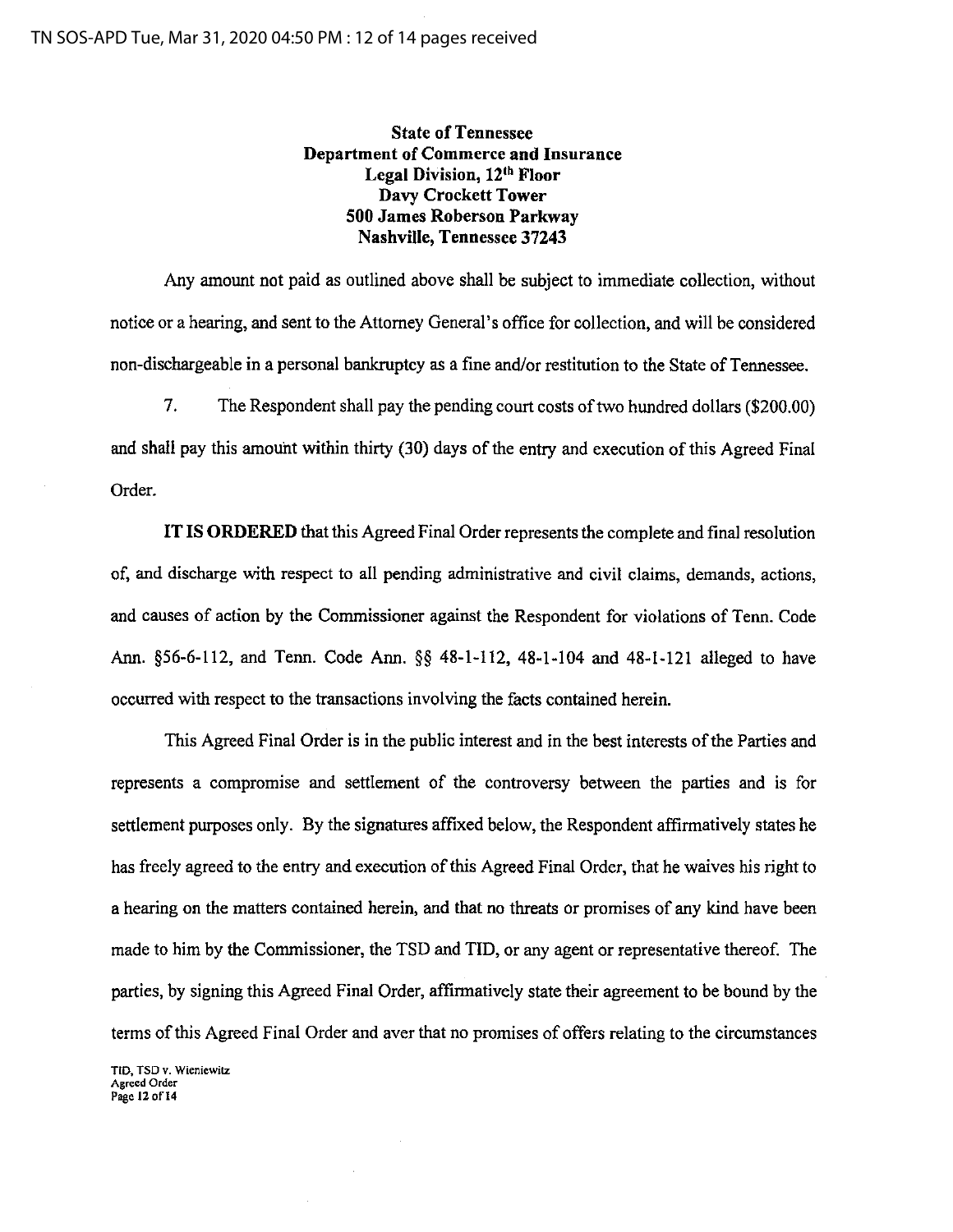described herein, other than the tenns of the settlement as set forth in this Agreed Final Order, are binding upon them. This Agreed Final Order may be executed in two or more counterparts, each of which shall be deemed an original but all of which together shall constitute one and the same document. The facsimile, email, or other electronically delivered signatures of the parties shall be deemed to constitute original signatures, and facsimile or electronic copies shall be deemed to constitute duplicate originals.

**EXECUTED** this  $27$  day of  $M$ an/h. 2020.

Holan da (Mar 23, 2020)

Hodgen Mainda, Commissioner TN Department of Commerce and Insurance

APPROVED FOR ENTRY: nemte III enry John "Trae" **Wieniewitz** 

*<u> Clipploth Loding</u>*  $E$  U (Mar 18

Elizabeth Bowling Assistant Commissioner for Securities 1N Department of Commerce and Insurance

Rachel Jrade-Rice Assistant Commissioner for Insurance 'IN Department of Commerce and Insurance

Is/ Thomas K. Potter, Ill

Thomas Potter BPR #024857 Attorney for Respondent Burr & Forman, LLP 222 Second Ave South Nashville, TN 37201

TID. TSD v. Wieniewitz Agreed Order<br>Page 13 of 14

/s/ Robyn Lynne Ryan

Robyn Lynne Ryan BPR #012782 Assistant General Counsel 'IN Department of Commerce and Insurance 500 James Robertson Parkway, 12<sup>th</sup> Floor Nashville, TN 37243